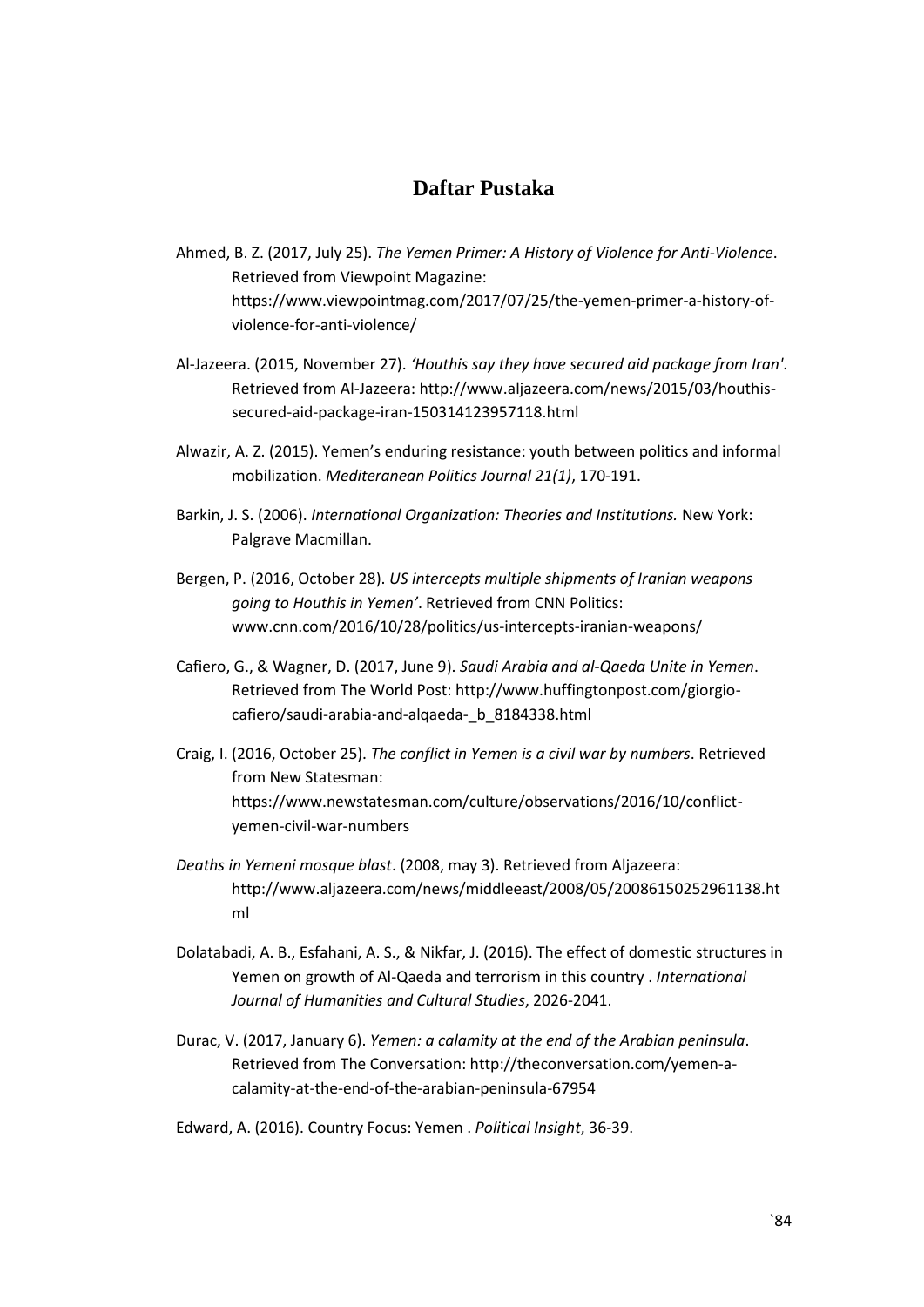- Girke, N. C. (2015). : A matter of balance: the European Union as a mediator. *European Security*, 509-524.
- Idrus, M. (2007). *Metodologi Penelitian Ilmu Sosial.* Yogyakarta: Erlangga.
- International Crisis, G. (2011, October 20). *'Breaking Point?: Yemen's Southern Question'*. Retrieved from International Crisis Group: https://www.crisisgroup.org/middle-east-north-africa/gulf-and-arabianpeninsula/yemen/breaking-point-yemen-s-southern-question
- *Iranian support seen crucial for Yemen's Houthis*. (2014, December 15). Retrieved from Reuters: http://www.reuters.com/article/us-yemen-houthis-iran-insightidUSKBN0JT17A20141215
- Jongberg, K. (2016, 10 24). *The Conflict in Yemen: Latest Development.* Retrieved from European Parliament Think Tank: http://www.europarl.europa.eu/thinktank/en/document.html?reference=EXPO \_IDA(2016)570473
- Jubran, J. (2011, December 5). *Post-Saleh Yemen: A Brewing Battle Between Houthis and Salafis*. Retrieved from Al-Akhbar: http://english.al-akhbar.com/node/2199
- Laub, Z. (2016, April 19). *Yemen in Crisis*. Retrieved from Council on Foreign Relations: https://www.cfr.org/backgrounder/yemen-crisis
- *Main Organs*. (2017, June 9). Retrieved from United Nations: http://www.un.org/en/sections/about-un/main-organs/index.html
- Mas`oed, M. (1994 ). *Ilmu Hubungan Internasional Disiplin dan Metodologi .* Jakarta : LP3ES.
- Morell, M. (2016, May 2). *'The Giant al-Qaeda Defeat That No One's Talking About*. Retrieved from Politicomagazine: http://www.politico.com/magazine/story/2016/05/us-middle-east-victory-alqaeda-213864
- Mulyana, m., & Handayani, I. (2015). Peran Organisasi Regional dalam Pemeliharaan Perdamaian dan Keamanan Internasional. *E-Journal*, 2.
- Nations, U. (2014). Retrieved from UNDPA: http://www.un.org/undpa/en
- Northam, J. (2016, October 11). *As Yemen's War Worsens, Questions Grow About The U.S. Role*. Retrieved from Parallels: http://www.npr.org/sections/parallels/2016/10/11/497563923/u-s-reconsiderssupport-of-saudi-led-coalition-in-yemen-conflict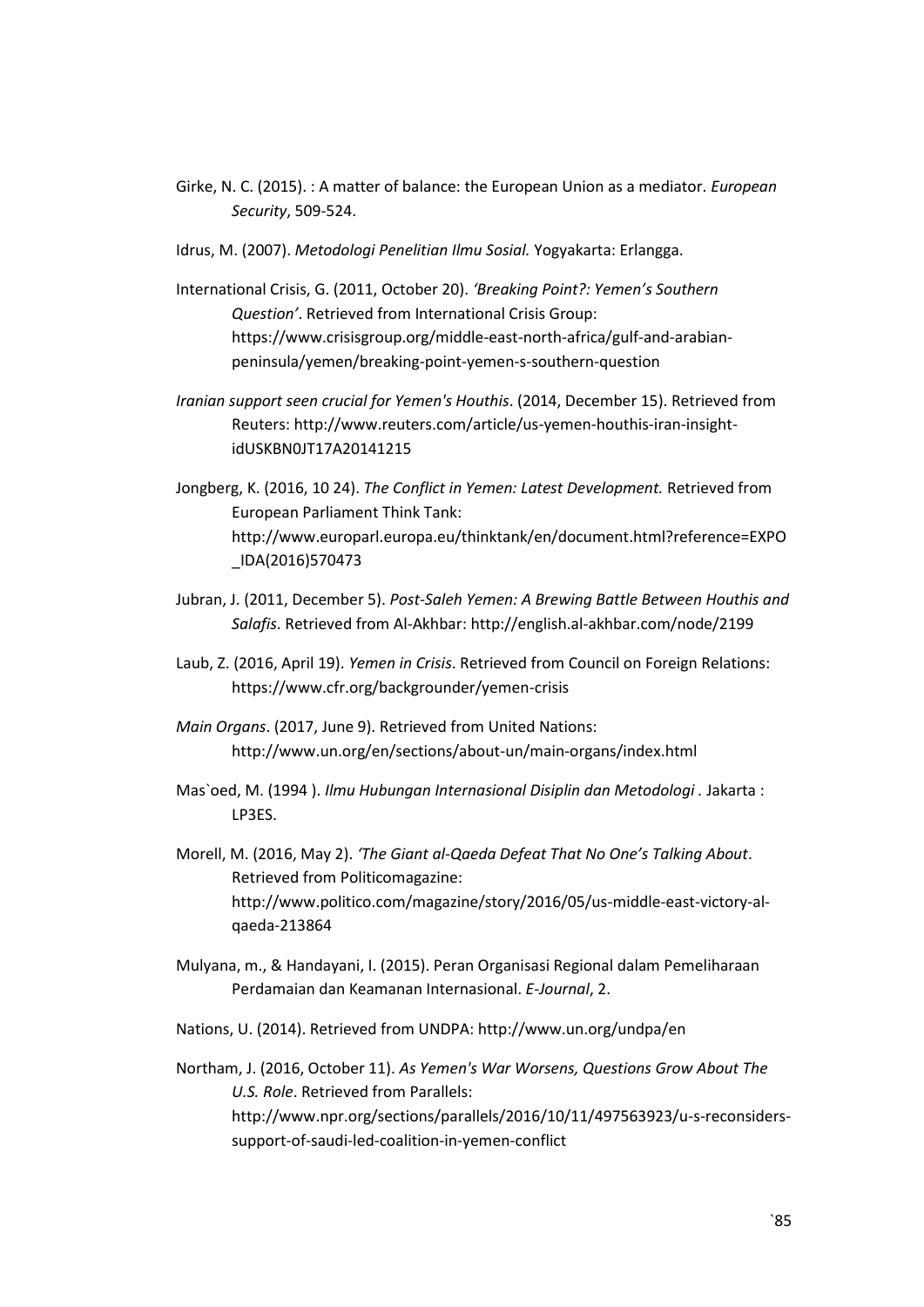OSESGY. (2015). *Background*. Retrieved from OSESGY: https://osesgy.unmissions.org/background

- OSESGY. (2015). *Mandate*. Retrieved from OSESGY: https://osesgy.unmissions.org/mandate
- OSESGY. (2016). *Mandate*. Retrieved from OSESGY: https://osesgy.unmissions.org/mandate
- OSESGY. (2016). *Timeline*. Retrieved from OSESGY: https://osesgy.unmissions.org/timeline
- *Overview*. (2017, June 6). Retrieved from United Nations: http://www.un.org/en/sections/about-un/overview/index.html
- Rahmat, P. S. (2009). *Penelitian Kualitatif.* Yogyakarta: Equilbrium.
- Reuters. (2016, August 31). *'Saudi Arabia says Houthis will not be allowed to take over Yemen'*. Retrieved from Reuters: http://www.reuters.com/article/us-yemensecurity-saudi-idUSKCN1160OV
- Reuters. (2016, October 29). *'Air strike kills 17 in Yemen, exiled president rejects peace plan'*. Retrieved from Reuters: uk.reuters.com/article/uk-yemen-security-taizidUKKCN12T0F8
- *Role of the Department of Political Affairs*. (2017, June 9). Retrieved from UNDPA: http://www.un.org/undpa/en/overview
- Salisbury. (2016). Yemen: Stemming the Rise of a Chaos State. *Chatham House: The Royal Institute of International Affairs*.
- Salisbury, P. (2015, February 18). *Yemen and the Saudi–Iranian 'Cold War*. Retrieved from Chatham House: https://www.chathamhouse.org/sites/files/chathamhouse/field/field\_documen t/20150218YemenIranSaudi.pdf
- Schmitz, C. (2016, December 19). *Deadly Stalemate in Yemen*. Retrieved from E-International Relations: http://www.e-ir.info/2016/12/19/deadly-stalemate-inyemen/
- Sharp, J. M. (2015). Yemen: Civil War and Regional Intervention. *Congressional Research Service*, 1-6.
- *Special Envoy*. (2017, June 9). Retrieved from OSESGY: https://osesgy.unmissions.org/special-envoy